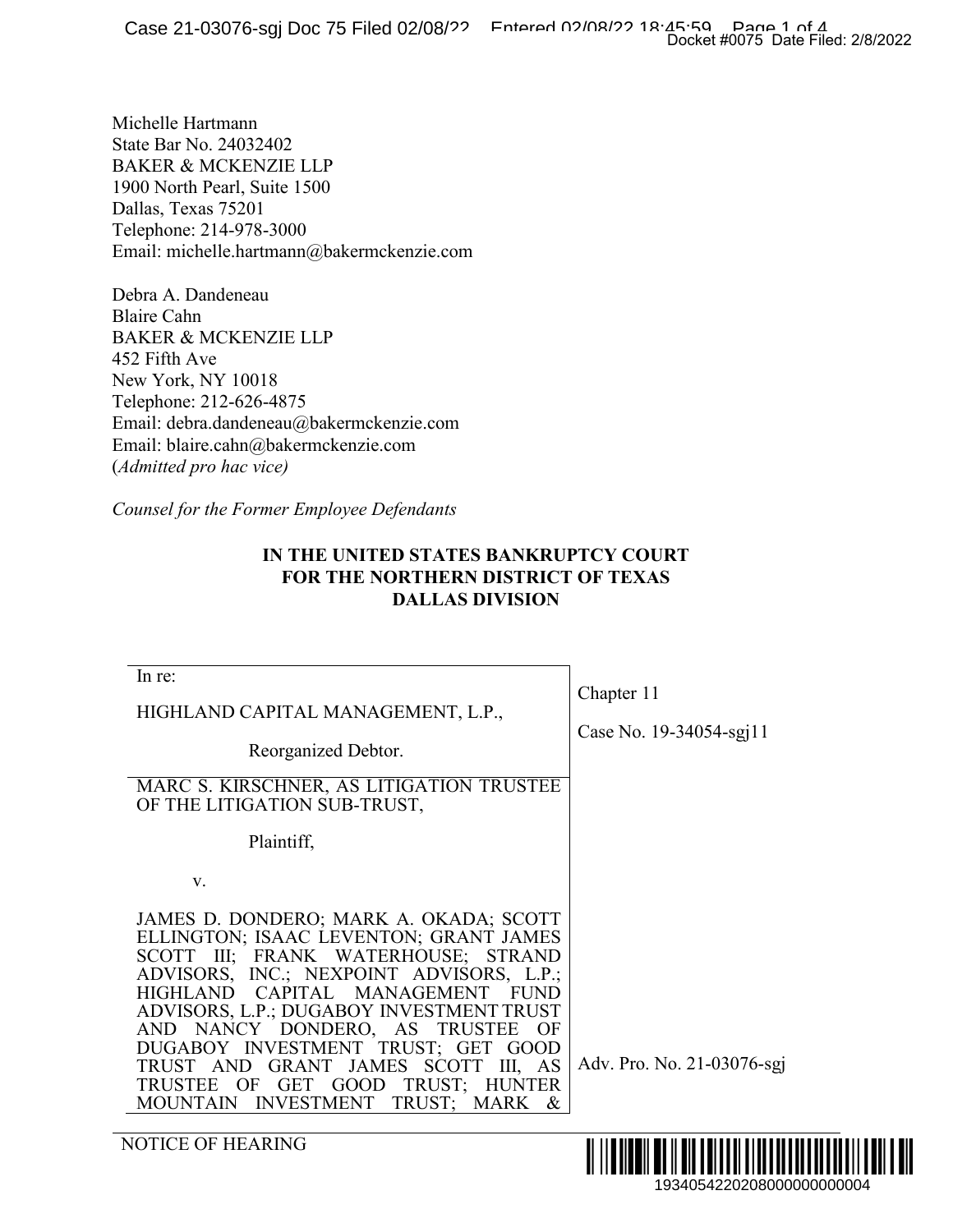PAMELA OKADA FAMILY TRUST – EXEMPT TRUST #1 AND LAWRENCE TONOMURA AS TRUSTEE OF MARK & PAMELA OKADA FAMILY TRUST – EXEMPT TRUST #1; MARK & PAMELA OKADA FAMILY TRUST – EXEMPT TRUST #2 AND LAWRENCE TONOMURA IN HIS CAPACITY AS TRUSTEE OF MARK & PAMELA OKADA FAMILY TRUST – EXEMPT TRUST #2; CLO HOLDCO, LTD.; CHARITABLE DAF HOLDCO, LTD.; CHARITABLE DAF FUND, LP.; HIGHLAND DALLAS FOUNDATION; RAND PE FUND I, LP, SERIES 1; MASSAND CAPITAL, LLC; MASSAND CAPITAL, INC.; SAS ASSET RECOVERY, LTD.; AND CPCM, LLC,

Defendants.

### **NOTICE OF HEARING**

**PLEASE TAKE NOTICE** that the following matter is scheduled to be heard on **Thursday, March 3, 2022 at 9:30 a.m. (Central Time)** (the "*Hearing*") in the above-captioned adversary proceeding:

1. *Motion to Stay the Adversary Proceeding Pending Resolution of the Motion to Withdraw the Reference* [Dkt. No. 30].

The Hearing will be held via WebEx videoconference before the Honorable Stacey G.C.

Jernigan, United States Bankruptcy Judge. The WebEx video participation/attendance link for the

Hearing is: https://us-courts.webex.com/meet/jerniga.

WebEx Hearing Instructions for the Hearing may be obtained from: https://www.txnb.uscourts.gov/judges-info/hearing-dates/judge-jernigans-hearing-dates and a copy of those instructions is attached to this notice.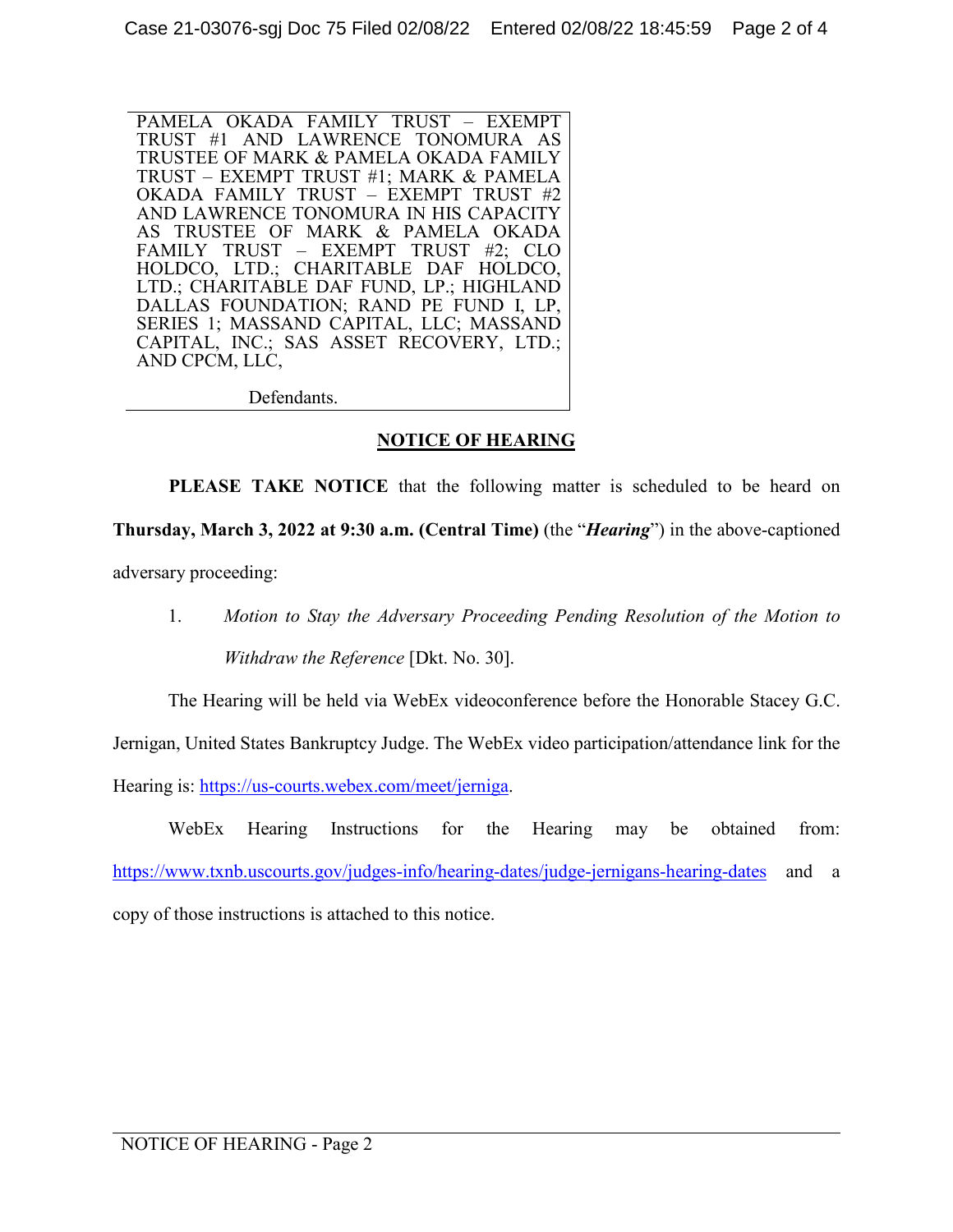Dated: February 8, 2022 By: /s/ *Michelle Hartmann* 

Michelle Hartmann State Bar No. 24032402 **BAKER & MCKENZIE LLP** 1900 North Pearl, Suite 1500 Dallas, Texas 75201 Telephone: 214-978-3000 Facsimile: 214-978-3099 Email: michelle.hartmann@bakermckenzie.com

Debra A. Dandeneau Blaire Cahn **BAKER & MCKENZIE LLP** 452 Fifth Ave New York, NY 10018 Telephone: 212-626-4875 Email: debra.dandeneau@bakermckenzie.com Email: blaire.cahn@bakermckenzie.com (*Admitted pro hac vice*)

*Counsel for the Former Employee Defendants* 

## **CERTIFICATE OF SERVICE**

The undersigned hereby certifies that, on February 8, 2022, a true and correct copy of this

document was served via the Court's CM/ECF system on all parties in the case who are registered

users of the CM/ECF system.

| /s/ Michelle Hartmann |  |
|-----------------------|--|
| Michelle Hartmann     |  |